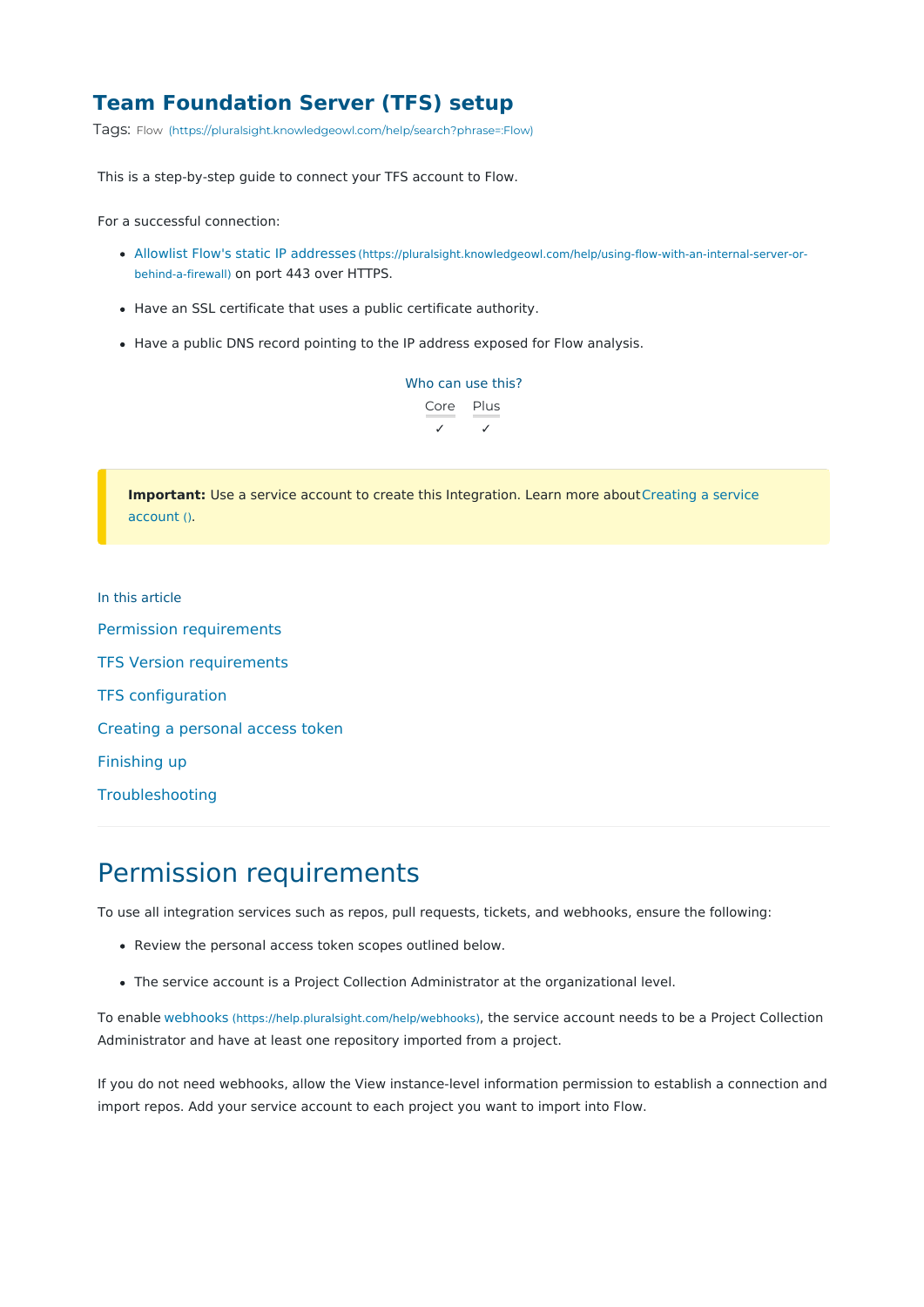Permissions Member of

| Administer build resource permissions   | Deny  |
|-----------------------------------------|-------|
| Administer shelved changes              | Deny  |
| Administer workspaces                   | Deny  |
| Alter trace settings                    | Deny  |
| Create a workspace                      | Deny  |
| Create new projects                     | Deny  |
| Delete field from account               | Deny  |
| Delete team project                     | Deny  |
| Delete team project collection          | Deny  |
| Edit instance-level information         | Deny  |
| Make requests on behalf of others       | Deny  |
| Manage build resources                  | Deny  |
| Manage process template                 | Deny  |
| Manage test controllers                 | Deny  |
| <b>Trigger events</b>                   | Deny  |
| Use build resources                     | Deny  |
| View build resources                    | Deny  |
| View instance-level information         | Allow |
| View system synchronization information | Deny  |

#### [back](http://pluralsight.knowledgeowl.com/#top) to top

## TFS Version requirements

To integrate with Flow, your TFS version must be 2018 or higher.

[back](http://pluralsight.knowledgeowl.com/#top) to top

## TFS configuration

To connect your TFS account, create a new integration.

To create an integration:

- 1. Click **Settings** in the top navigation**.**
- 2. In the left navigation under **Integrations**, click **Integrations.**
- 3. Click the **Add Integration** button in the top right corner of the integrations page.

| Integrations | Actions for all integrations $\vee$ | <b>Vendor URLs</b> | <b>Add integration</b> |
|--------------|-------------------------------------|--------------------|------------------------|
| Search       |                                     |                    | $\equiv$ Show filters  |
|              |                                     |                    |                        |

- 4. Select **TFS** from the Integration Provider list.
- 5. Input your email, password, personal access token, and base URL of the service account. The base URL looks like: https://{your\_TFS\_domain}/{yourorganization}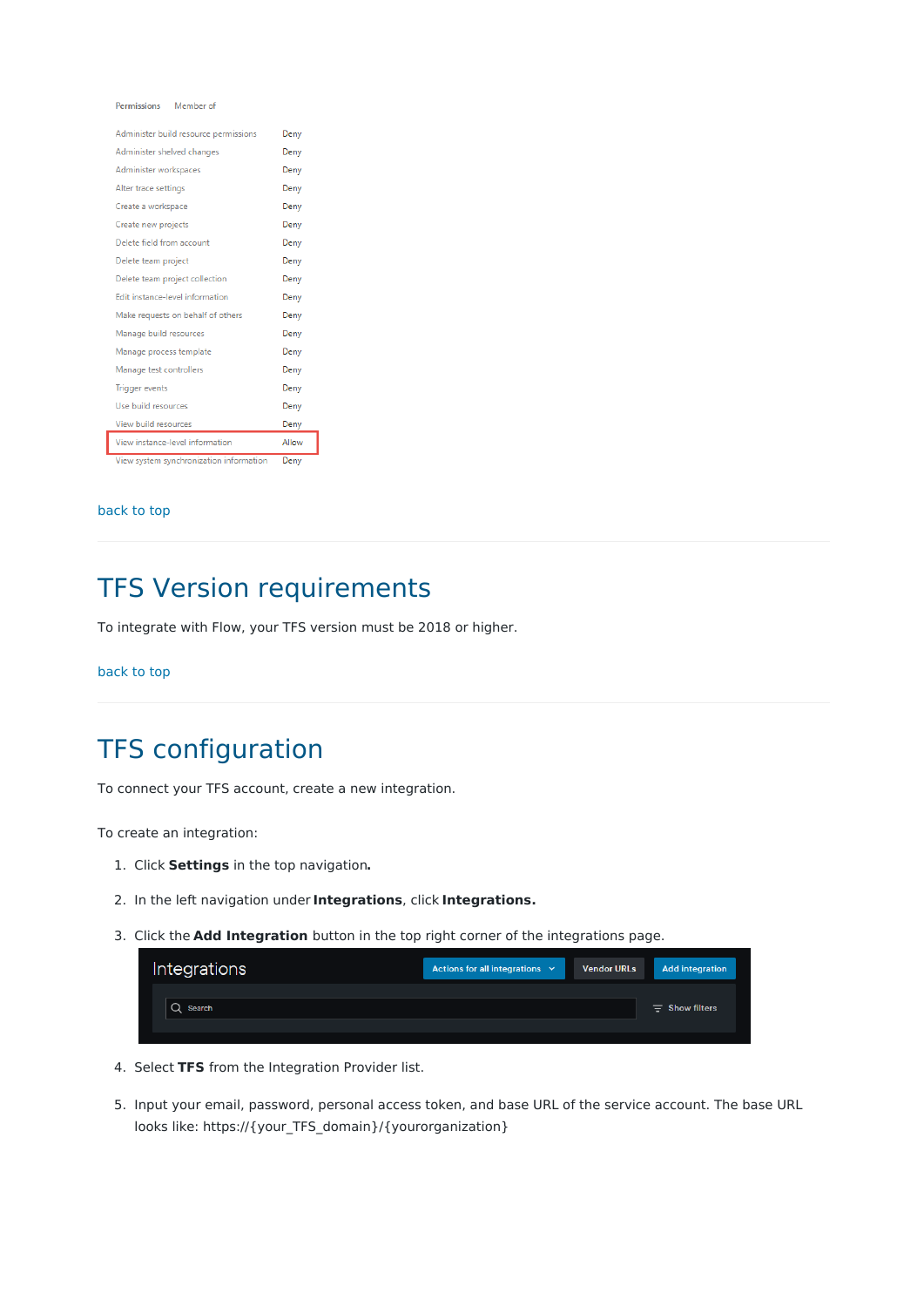| In order to create an integration with TFS, please provide an authentication method. How do I do this? |  |
|--------------------------------------------------------------------------------------------------------|--|
|                                                                                                        |  |
| <b>Access Token</b>                                                                                    |  |
| Username                                                                                               |  |
| Password                                                                                               |  |
|                                                                                                        |  |
| Personal Access Token                                                                                  |  |
| Base URL                                                                                               |  |
|                                                                                                        |  |

# Creating a personal access token

To create a personal access token in TFS:

1. Click **Security** under your gravatar menu.



2. On the **Personal access token** page, click **Add**.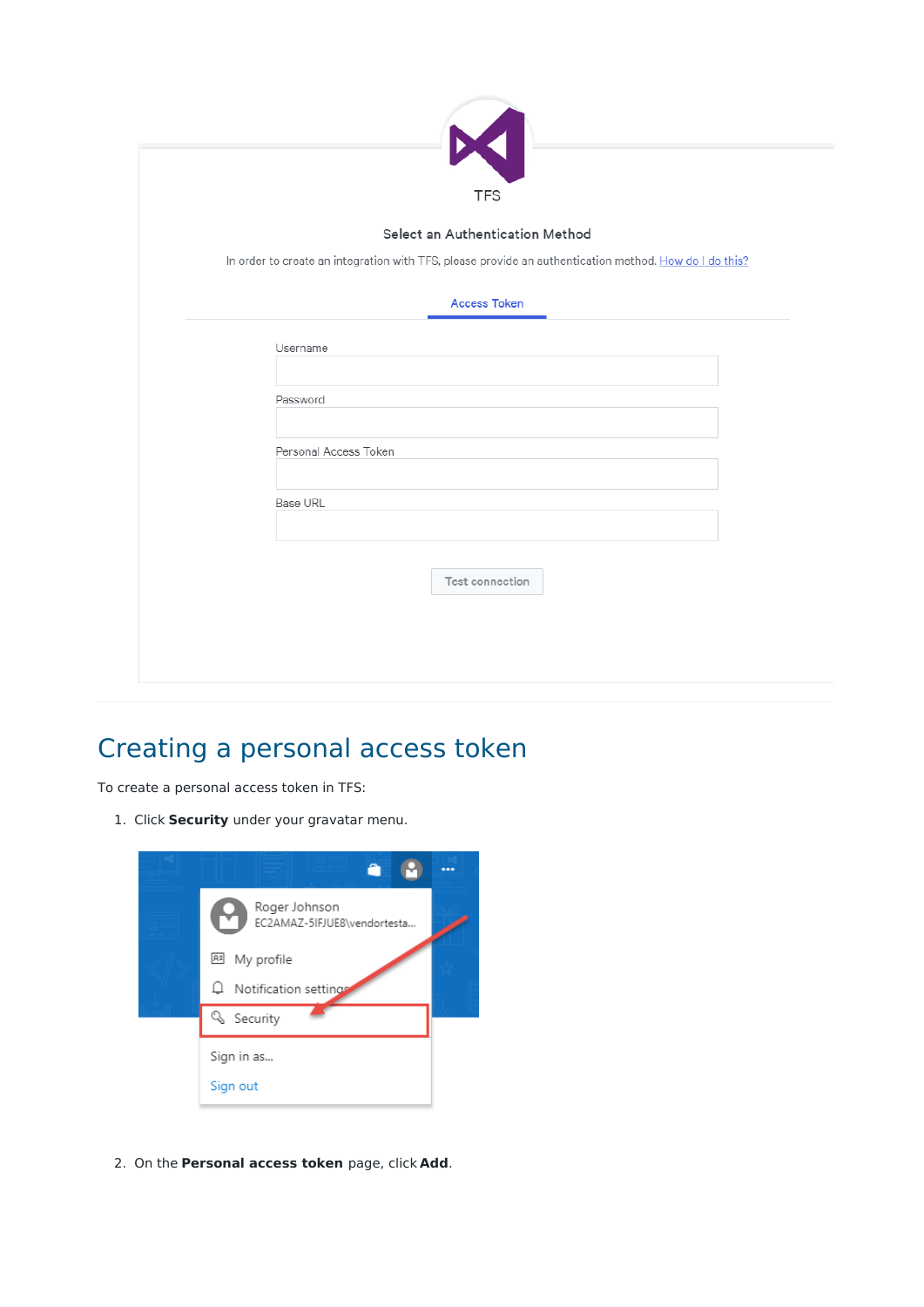| $\mathbf Q$ |                        | <b>DefaultCollection</b> | $\checkmark$ | Projects           | My favorites           | My work items                                    | My pull requests  | ද්ලි}                                                                                                                                |
|-------------|------------------------|--------------------------|--------------|--------------------|------------------------|--------------------------------------------------|-------------------|--------------------------------------------------------------------------------------------------------------------------------------|
|             | Security               | <b>Notifications</b>     |              |                    |                        |                                                  |                   |                                                                                                                                      |
|             | Personal access tokens |                          | ∢            |                    | Personal access tokens |                                                  |                   |                                                                                                                                      |
|             | SSH public keys        |                          |              |                    |                        |                                                  |                   | Personal access tokens can be used instead of a password to allow applications outside the browser access to the resources stored in |
|             |                        |                          |              |                    |                        | Your tokens are like passwords. Keep them seared |                   |                                                                                                                                      |
|             |                        |                          |              | Add <sup>1</sup>   | <b>Revoke All</b>      | Show Revoked Tokens                              |                   |                                                                                                                                      |
|             |                        |                          |              | <b>Description</b> |                        | <b>Expiration</b>                                | Status $\uparrow$ | <b>Actions</b>                                                                                                                       |
|             |                        |                          |              |                    |                        |                                                  |                   |                                                                                                                                      |
|             |                        |                          |              |                    |                        |                                                  |                   |                                                                                                                                      |

- 3. Fill in the following information for your new personal access token:
	- Description
	- Expiration date
	- Select the following minimum scopes to connect your account:
		- Code (read)
		- Code (search)
		- **I** Identity (read)
		- **Project and team (read)**
		- **Service Endpoints (read and query)**
		- User profile (read)
		- Work items search (read)
		- Work items (read)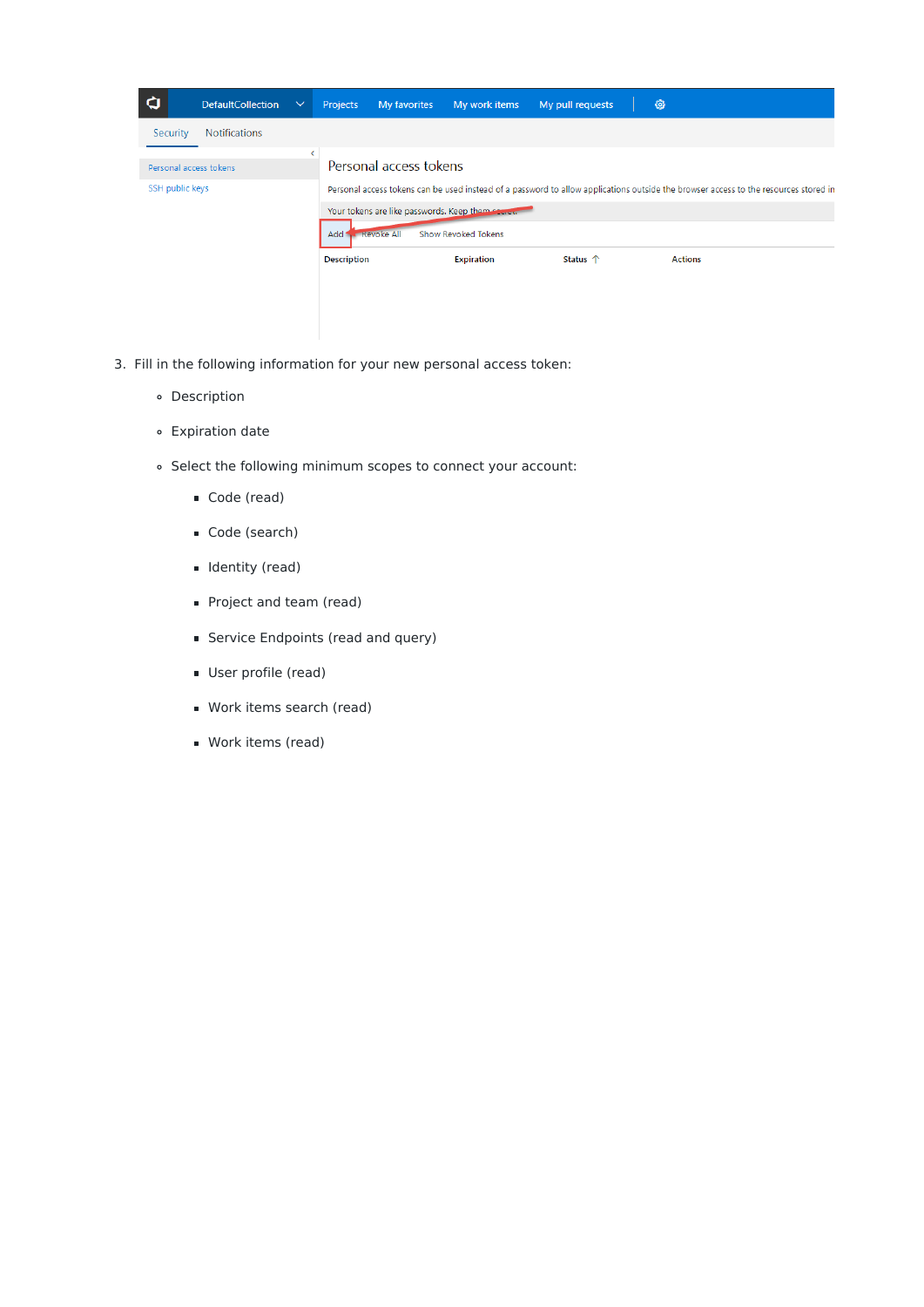#### Create a personal access token

Applications that work outside the browser may require access to your projects. Generate personal access tokens for applications that require a username and password.

| Description                   |                                           |                                            |                                      |
|-------------------------------|-------------------------------------------|--------------------------------------------|--------------------------------------|
| Expires In                    | 180 days                                  | ۰.                                         |                                      |
| <b>Authorized Scopes</b>      |                                           |                                            |                                      |
| All scopes<br>Selected scopes |                                           |                                            |                                      |
|                               |                                           |                                            |                                      |
| Agent Pools (read)            |                                           | Agent Pools (read, manage)                 | Build (read and execute)             |
| Build (read)                  |                                           | Code (full)                                | Code (read and write)                |
| Code (read)                   |                                           | Code (read, write, and manage)             | Code (status)                        |
| Code search (read)            |                                           | Connected Server                           | Deployment group (read, manage)      |
| Entitlements (Read)           |                                           | Extension data (read and write)            | Extension data (read)                |
|                               | Extensions (read and manage)              | Extensions (read)                          | Identity (manage)                    |
| Identity (read)               |                                           | Load test (read and write)                 | Load test (read)                     |
| Marketplace                   |                                           | Marketplace (acquire)                      | Marketplace (manage)                 |
| Marketplace (publish)         |                                           | MemberEntitlement Management (read)        | MemberEntitlement Management (write) |
| Notifications (diagnostics)   |                                           | Notifications (manage)                     | Notifications (read)                 |
| Notifications (write)         |                                           | Packaging (read and write)                 | Packaging (read)                     |
|                               | Packaging (read, write, and manage)       | Project and team (read and write)          | Project and team (read)              |
|                               | Project and team (read, write and manage) | Release (read)                             | Release (read, write and execute)    |
|                               | Release (read, write, execute and manage) | Security (manage)                          | Service Endpoints (read and query)   |
| Service Endpoints (read)      |                                           | Service Endpoints (read, query and manage) | Symbols (read and write)             |
| Symbols (read)                |                                           | Symbols (read, write and manage)           | Task Groups (read)                   |
|                               | Task Groups (read, create and manage)     | Task Groups (read, create)                 | Team dashboards (manage)             |
| Team dashboards (read)        |                                           | Test management (read and write)           | Test management (read)               |
| User profile (read)           |                                           | User profile (write)                       | Wiki (read and write)                |
| Wiki (read)                   |                                           | Work item search (read)                    | Work items (full)                    |
| Work items (read and write)   |                                           | Work items (read)                          |                                      |
|                               |                                           |                                            |                                      |

4. Click **Create**.

[back](http://pluralsight.knowledgeowl.com/#top) to top

# Finishing up

Now that you have created a personal access token you can complete your integration setup in Flow.

1. Copy your access token and paste it into Flow's**Personal Access Token** field.

| Personal access tokens                            |                              |                     |                                                                                                                                                    | Username                                               |
|---------------------------------------------------|------------------------------|---------------------|----------------------------------------------------------------------------------------------------------------------------------------------------|--------------------------------------------------------|
|                                                   |                              |                     | Personal access tokens can be used instead of a password to allow applications outside the browser access to the resources stored in your account. | roger.johnson@mycompany.com                            |
| Your tokens are like passwords. Keep them secret. |                              |                     |                                                                                                                                                    | Password                                               |
| Revoke All Show Revoked Tokens<br>Add             |                              |                     |                                                                                                                                                    |                                                        |
| Description                                       | Expiration                   | Status <sup>+</sup> | Actions                                                                                                                                            | Personal Access Token                                  |
| gitprime                                          | 11/14/2019 8:31:40 PM Active |                     | $\times$                                                                                                                                           |                                                        |
|                                                   |                              |                     | Make sure you copy the token now. We don't store it and you won't be able to see it again.                                                         | ofcyp43fukhjpezzhs5cv5l2j5eiux2atmdxlhs4p3cizp5fzwxq   |
|                                                   |                              |                     | ofcyp43fukhjpezzhs5cv5l2j5eiux2atmdxlhs4p3cizp5fz                                                                                                  |                                                        |
|                                                   |                              |                     |                                                                                                                                                    | Base URL                                               |
|                                                   |                              |                     |                                                                                                                                                    | https://test-tfs-01.gitprime-ops.com/DefaultCollection |
|                                                   |                              |                     |                                                                                                                                                    |                                                        |
|                                                   |                              |                     |                                                                                                                                                    | Test connection                                        |
|                                                   |                              |                     |                                                                                                                                                    |                                                        |

2. Click **Test connection.**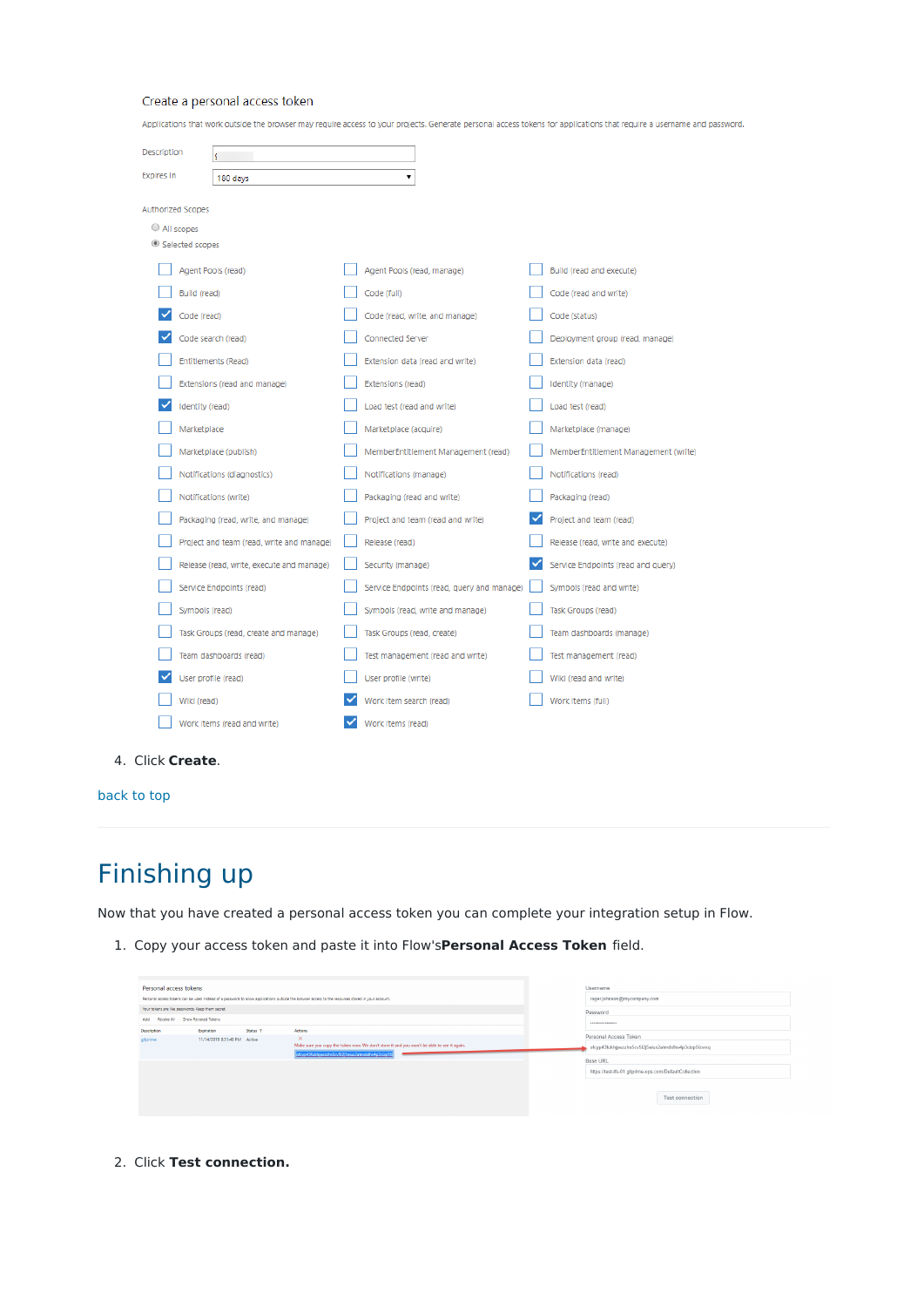| <b>TFS</b>                                                                                                                                 |
|--------------------------------------------------------------------------------------------------------------------------------------------|
| Select an Authentication Method                                                                                                            |
| In order to create an integration with TFS, please provide an authentication method. How do I do this?                                     |
| <b>Access Token</b>                                                                                                                        |
| Username<br>roger.johnson@mycompany.com                                                                                                    |
| Password<br>*********************                                                                                                          |
| Personal Access Token<br>ofcyp43fukhjpezzhs5cv5l2j5eiux2atmdxlhs4p3cizp5fzwxq                                                              |
| Base URL<br>https://test-tfs-01.gitprime-ops.com/DefaultCollection                                                                         |
| <b>Construction of the Construction of the Construction of the Construction of the Construction of the Construction</b><br>Test connection |

3. If the connection was successful you will see a success message.

If the connection was not successful, verify your credentials and access token, then try again.

- 4. Once you have successfully connected to your TFS account, click**Next**.
- 5. Select the services you want turned on for this Integration by toggling them**on** or **off**. If you would like to import pull request and ticket data in addition to repo data, then leave all services on. You can turn services **on** and **off** at any time. Click **Next**.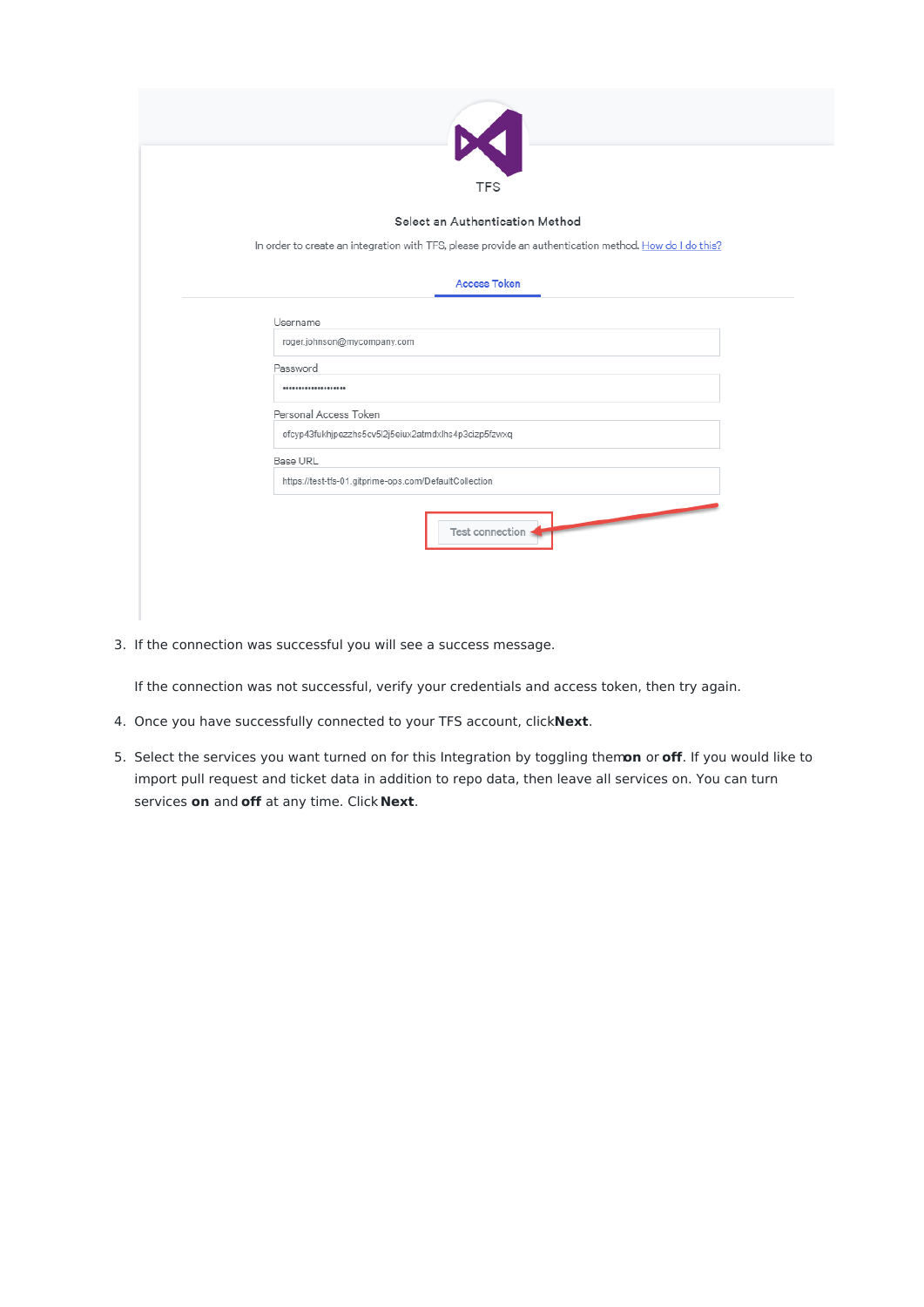|                    | $\sum_{\text{TPS}}$<br>Select Services for this Integration<br>Please select the services that you want to enable for this Integration by turning the corresponding toggle "on" or "off". |                 |  |
|--------------------|-------------------------------------------------------------------------------------------------------------------------------------------------------------------------------------------|-----------------|--|
| Available Services |                                                                                                                                                                                           | Status          |  |
| Repos              |                                                                                                                                                                                           | On              |  |
| Tickets            |                                                                                                                                                                                           | $On$ $\bigcirc$ |  |
| Pull Requests      |                                                                                                                                                                                           | On              |  |
|                    |                                                                                                                                                                                           |                 |  |
|                    |                                                                                                                                                                                           |                 |  |
|                    |                                                                                                                                                                                           |                 |  |
|                    |                                                                                                                                                                                           |                 |  |

- 6. Name your integration to identify the account you connected. Click**Create.** You have successfully created a new TFS integration.
- 7. To import your repos, go to your repo import page. Click the**repo import page** link. Learn more about Managing [integrations](http://pluralsight.knowledgeowl.com/help/manage-integrations) [\(https://pluralsight.knowledgeowl.com/help/manage-integrations\)](https://pluralsight.knowledgeowl.com/help/manage-integrations)

| Repo Project Settings                                                   |                                                                                                                                                                                                            |                                       |              |                   |
|-------------------------------------------------------------------------|------------------------------------------------------------------------------------------------------------------------------------------------------------------------------------------------------------|---------------------------------------|--------------|-------------------|
| Advanced<br><b>Basic</b>                                                |                                                                                                                                                                                                            |                                       |              |                   |
|                                                                         | Here you will find all of the projects that you are able to import from this integration. You can configure if repos from a project will be automatically imported and whether the repos for a project are |                                       |              | <b>O</b> Settings |
| available to import. For more granular options, click the Advanced tab. |                                                                                                                                                                                                            |                                       |              |                   |
| To import repos, go to the repo import page.                            |                                                                                                                                                                                                            |                                       | $1 - 1 of 1$ |                   |
|                                                                         |                                                                                                                                                                                                            |                                       |              |                   |
| Group<br>oger johnson                                                   | Auto import<br>$\bigcap$ off                                                                                                                                                                               | Show in repos page<br>On <sub>o</sub> |              |                   |

## Troubleshooting

If you are unable to get your integration setup, see the troubleshooting scenarios:

### Could not connect to URL

 $\triangle$  Error!

Could not connect. Please double check your url and/or authentication credentials

If you receive the above error message when you test your integration: